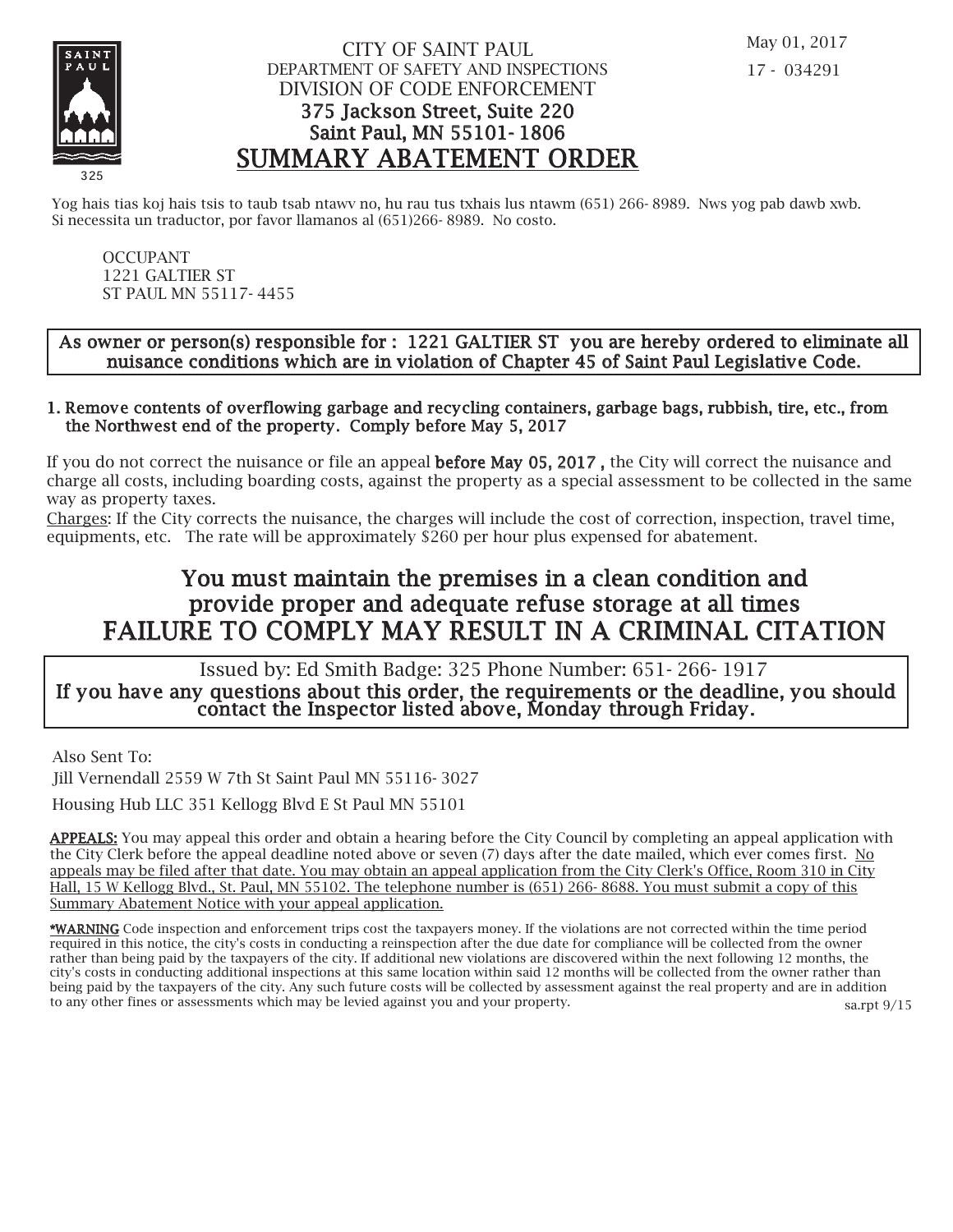

## CITY OF SAINT PAUL DEPARTMENT OF SAFETY AND INSPECTIONS DIVISION OF CODE ENFORCEMENT 375 Jackson Street, Suite 220 Saint Paul, MN 55101- 1806 SUMMARY ABATEMENT ORDER

Yog hais tias koj hais tsis to taub tsab ntawy no, hu rau tus txhais lus ntawm (651) 266-8989. Nws yog pab dawb xwb. Si necessita un traductor, por favor llamanos al (651)266- 8989. No costo.

FAIR HOUSING LLC 2559 W 7TH ST SAINT PAUL MN 55116- 3027

### As owner or person(s) responsible for : 1221 GALTIER ST you are hereby ordered to eliminate all nuisance conditions which are in violation of Chapter 45 of Saint Paul Legislative Code.

#### 1. Remove contents of overflowing garbage and recycling containers, garbage bags, rubbish, tire, etc., from the Northwest end of the property. Comply before May 5, 2017

If you do not correct the nuisance or file an appeal **before May 05, 2017**, the City will correct the nuisance and charge all costs, including boarding costs, against the property as a special assessment to be collected in the same way as property taxes.

Charges: If the City corrects the nuisance, the charges will include the cost of correction, inspection, travel time, equipments, etc. The rate will be approximately \$260 per hour plus expensed for abatement.

# You must maintain the premises in a clean condition and prov ide proper and adequate refuse storage at all times FAILURE TO COMPLY MAY RESULT IN A CRIMINAL CITATION

 Issued by: Ed Smith Badge: 325 Phone Number: 651- 266- 1917 If you have any questions about this order, the requirements or the deadline, you should contact the Inspector listed above, Monday through Friday.

Also Sent To: Occupant

Housing Hub LLC 351 Kellogg Blvd E St Paul MN 55101

APPEALS: You may appeal this order and obtain a hearing before the City Council by completing an appeal application with the City Clerk before the appeal deadline noted above or seven (7) days after the date mailed, which ever comes first. No appeals may be filed after that date. You may obtain an appeal application from the City Clerk's Office, Room 310 in City Hall, 15 W Kellogg Blvd., St. Paul, MN 55102. The telephone number is (651) 266- 8688. You must submit a copy of this Summary Abatement Notice with your appeal application.

\*WARNING Code inspection and enforcement trips cost the taxpayers money. If the violations are not corrected within the time period required in this notice, the city's costs in conducting a reinspection after the due date for compliance will be collected from the owner rather than being paid by the taxpayers of the city. If additional new violations are discovered within the next following 12 months, the city's costs in conducting additional inspections at this same location within said 12 months will be collected from the owner rather than being paid by the taxpayers of the city. Any such future costs will be collected by assessment against the real property and are in addition to any other fines or assessments which may be levied against you and your property. sa.rpt 9/15